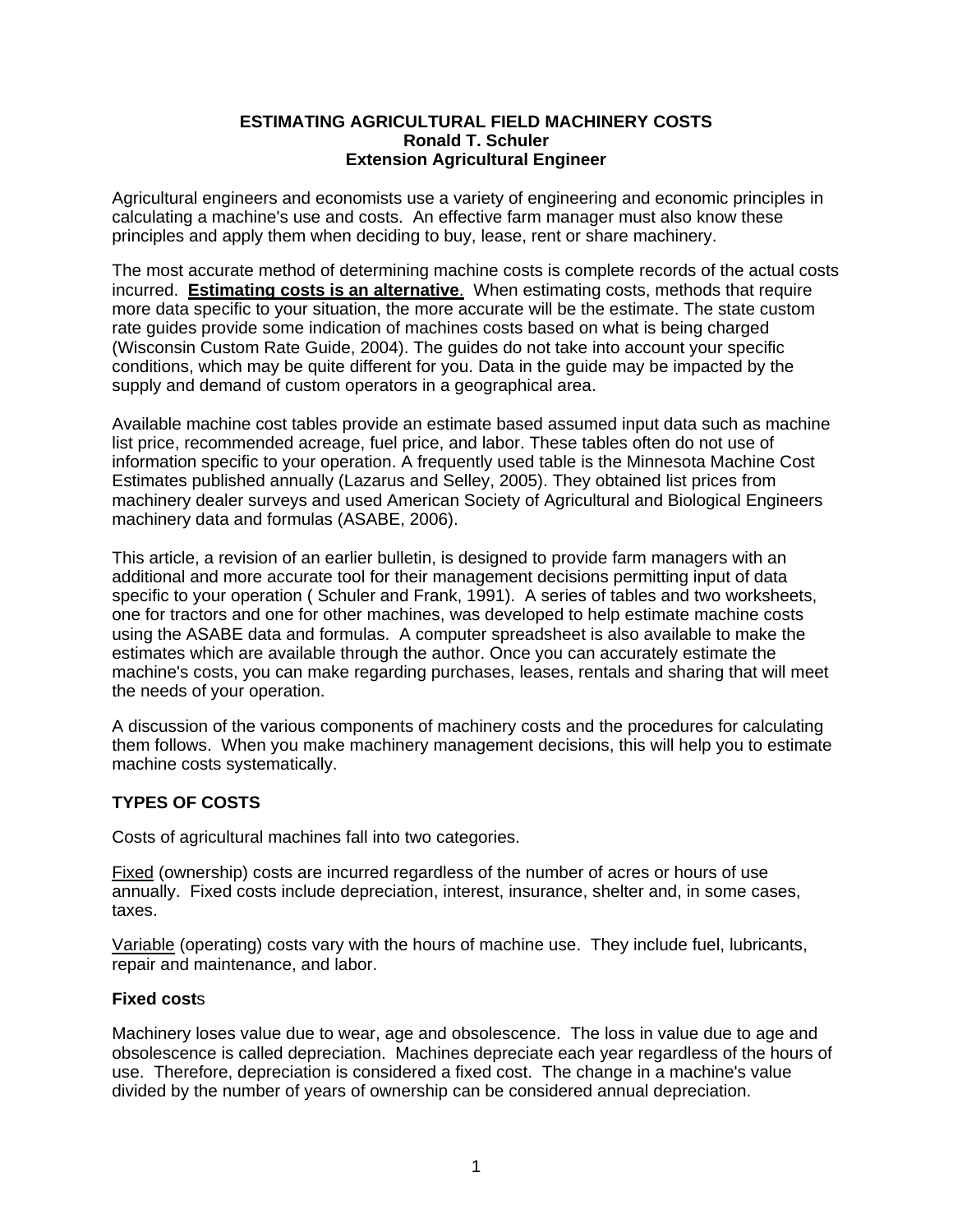NOTE: Depreciation for tax purposes must be determined differently and is not discussed here.

You can use various methods to determine a machine's value at the end of a specific period of time. This article uses a schedule that considers the value of machinery on the open market.

Interest on money spent on machinery is another fixed cost. This may be a cash cost when you borrow money or an opportunity cost when you buy machinery with money that you've saved. Since interest cost does not vary with machine use, it is a fixed cost. A rate of 8 percent of the remaining machine value is used here for estimating interest cost.

Housing and insurance are also fixed costs. We use a rate of 2 percent of the machine's list price.

Table 1 allows you to estimate fixed machine costs based on a machine's age and category. To determine the fixed costs, multiply the percentage for the appropriate machine age and category from Table 1 times the purchase price. For example, a new \$30,000 tractor would have an estimated fixed cost of \$13,671 (30,000 times 0.4557, from Table 1) for the first year. During the sixth year of ownership, the fixed cost is \$2,367 (\$30,000 times 0.0789, from Table 1). The assigned categories for additional machines are found in Table 2.

|                  | <b>Equipment Categories</b> |                                                      |                                                        |                                           |
|------------------|-----------------------------|------------------------------------------------------|--------------------------------------------------------|-------------------------------------------|
| Age<br>(yrs)     | <b>Tractors</b>             | $\overline{2}$<br><b>Combines</b><br>S.P. Windrowers | 3<br><b>Forage Harvester</b><br><b>Balers, Blowers</b> | 4<br><b>Other Field</b><br><b>Machine</b> |
| 1                | 45.57                       | 51.19                                                | 57.92                                                  | 54.61                                     |
| $\overline{2}$   | 11.01                       | 11.85                                                | 10.37                                                  | 11.15                                     |
| 3                | 10.13                       | 10.49                                                | 9.18                                                   | 9.86                                      |
| 4                | 9.32                        | 9.28                                                 | 8.12                                                   | 8.71                                      |
| 5                | 8.57                        | 8.22                                                 | 7.19                                                   | 7.70                                      |
| 6                | 7.89                        | 7.27                                                 | 6.36                                                   | 6.81                                      |
| 7                | 7.26                        | 6.43                                                 | 5.63                                                   | 6.02                                      |
| 8                | 6.68                        | 5.69                                                 | 4.98                                                   | 5.32                                      |
| $\boldsymbol{9}$ | 6.14                        | 5.04                                                 | 4.41                                                   | 4.70                                      |
| 10               | 5.65                        | 4.46                                                 | 3.90                                                   | 4.16                                      |
| 11               | 5.20                        | 3.95                                                 | 3.45                                                   | 3.68                                      |
| 12               | 4.78                        | 3.49                                                 | 3.06                                                   | 3.25                                      |
| 13               | 4.40                        | 3.09                                                 | 2.71                                                   | 2.87                                      |
| 14               | 4.05                        | 2.74                                                 | 2.39                                                   | 2.54                                      |
| 15               | 3.72                        | 2.42                                                 | 2.12                                                   | 2.24                                      |

**Table 1**. Annual fixed costs in percent of list price by machine category and age. (Interest rate is 8 percent and housing, etc. is 2 percent.) 2006 ASAE Standards

To determine average fixed costs for a selected machine life, you must average these costs over the machine life. The average fixed costs per year for a machine with a 7-year life is the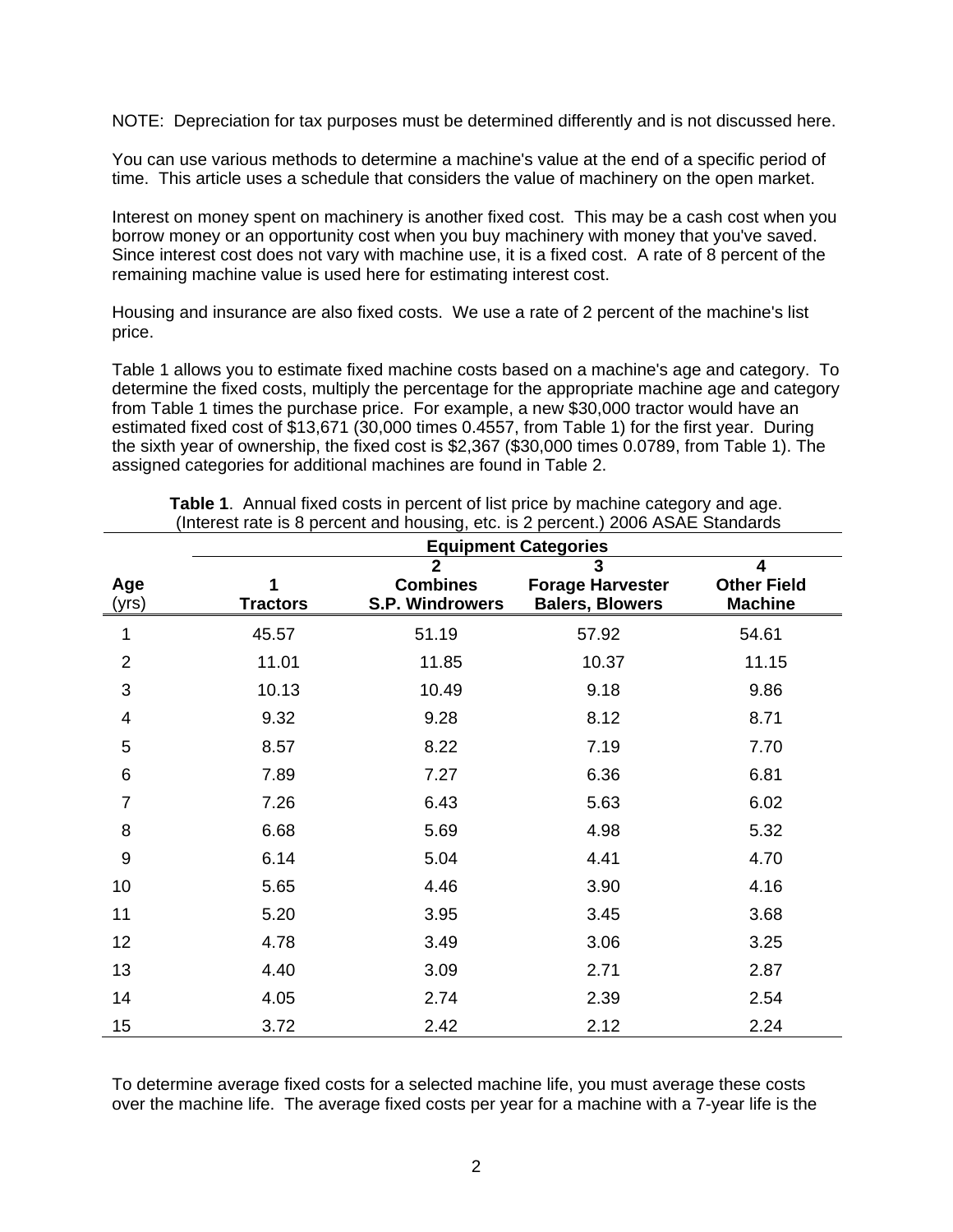sum of the first seven values in Table 1, divided by 7 and multiplied by the machine's value. An example: For a tractor, the sum of the first seven values is 99.75 percent. Dividing by 7, the average annual rate is 14.25 percent

|                          | (Source: 2006 ASAE Standards) |                        |                                  |  |  |  |
|--------------------------|-------------------------------|------------------------|----------------------------------|--|--|--|
|                          | <b>Remaining Value &amp;</b>  | <b>Estimated Wear-</b> | <b>Total Repairs in Wear-out</b> |  |  |  |
| <b>Machinery</b>         | <b>Fixed Cost Group No.</b>   | out Life (hrs)         | Life (% of list price)           |  |  |  |
| Tractor<br>Two-wheel dr. |                               |                        |                                  |  |  |  |
|                          | 1                             | 12,000                 | 100                              |  |  |  |
| Four-wheel               | 1                             | 16,000                 |                                  |  |  |  |
| dr.                      |                               |                        | 80                               |  |  |  |
| Tillage<br>Moldboard pl  | 4                             | 2,000                  | 100                              |  |  |  |
| Offset disk              |                               |                        |                                  |  |  |  |
|                          | 4                             | 2,000                  | 60                               |  |  |  |
| Tandem disk              | 4                             | 2,000                  | 60                               |  |  |  |
| Chisel plow              | 4                             | 2,000                  | 75                               |  |  |  |
| Subsoiler                | 4                             | 2,000                  | 75                               |  |  |  |
| Field culti.             | 4                             | 2,000                  | 70                               |  |  |  |
| Spring tooth             | 4                             | 2,000                  | 70                               |  |  |  |
| Rolling packer           | 4                             | 2,000                  | 40                               |  |  |  |
| Rotary hoe               | 4                             | 2,000                  | 60                               |  |  |  |
| Rolling harrow           | 4                             | 2,000                  | 40                               |  |  |  |
| Row cultivar             | 4                             | 2,000                  | 80                               |  |  |  |
| Planting                 |                               |                        |                                  |  |  |  |
| Planter                  | 4                             | 1,500                  | 75                               |  |  |  |
| Grain drill              | 4                             | 1,500                  | 75                               |  |  |  |
| Harvesting               |                               |                        |                                  |  |  |  |
| Picker sheller           | 4                             | 2,000                  | 70                               |  |  |  |
| Combine                  |                               |                        |                                  |  |  |  |
| Pull type                | 2                             | 2,000                  | 60                               |  |  |  |
| Self prop.               | $\overline{2}$                | 3,000                  | 40                               |  |  |  |
| Mower cond.              |                               |                        |                                  |  |  |  |
| <b>Sickle</b>            | 4                             | 2,500                  | 80                               |  |  |  |
| Rotary                   | 4                             | 2,500                  | 100                              |  |  |  |
| Rake                     | 4                             | 2,500                  | 60                               |  |  |  |
| <b>Baler</b>             |                               |                        |                                  |  |  |  |
| Large rect.              | 3                             | 3,000                  | 75                               |  |  |  |
| Large round              | 3                             | 1,500                  | 90                               |  |  |  |
| Forage harv.             |                               |                        |                                  |  |  |  |
| Pull type                | 3                             | 2,500                  | 65                               |  |  |  |
| Self-prop                | 3                             | 4,000                  | 50                               |  |  |  |
| Potato                   | 4                             | 2,500                  | 70                               |  |  |  |
| Other                    |                               |                        |                                  |  |  |  |
| Fert. spreader           | 4                             | 1,200                  | 80                               |  |  |  |
| Boom sprayer             | 4                             | 1,500                  | 70                               |  |  |  |
| blower                   | 3                             | 1,500                  | 45                               |  |  |  |
| wagon                    | 4                             | 3,000                  | 80                               |  |  |  |

**Table 2**. Remaining value groups, wear-out life, and total repairs to wear-out life. (Source: 2006 ASAE Standards)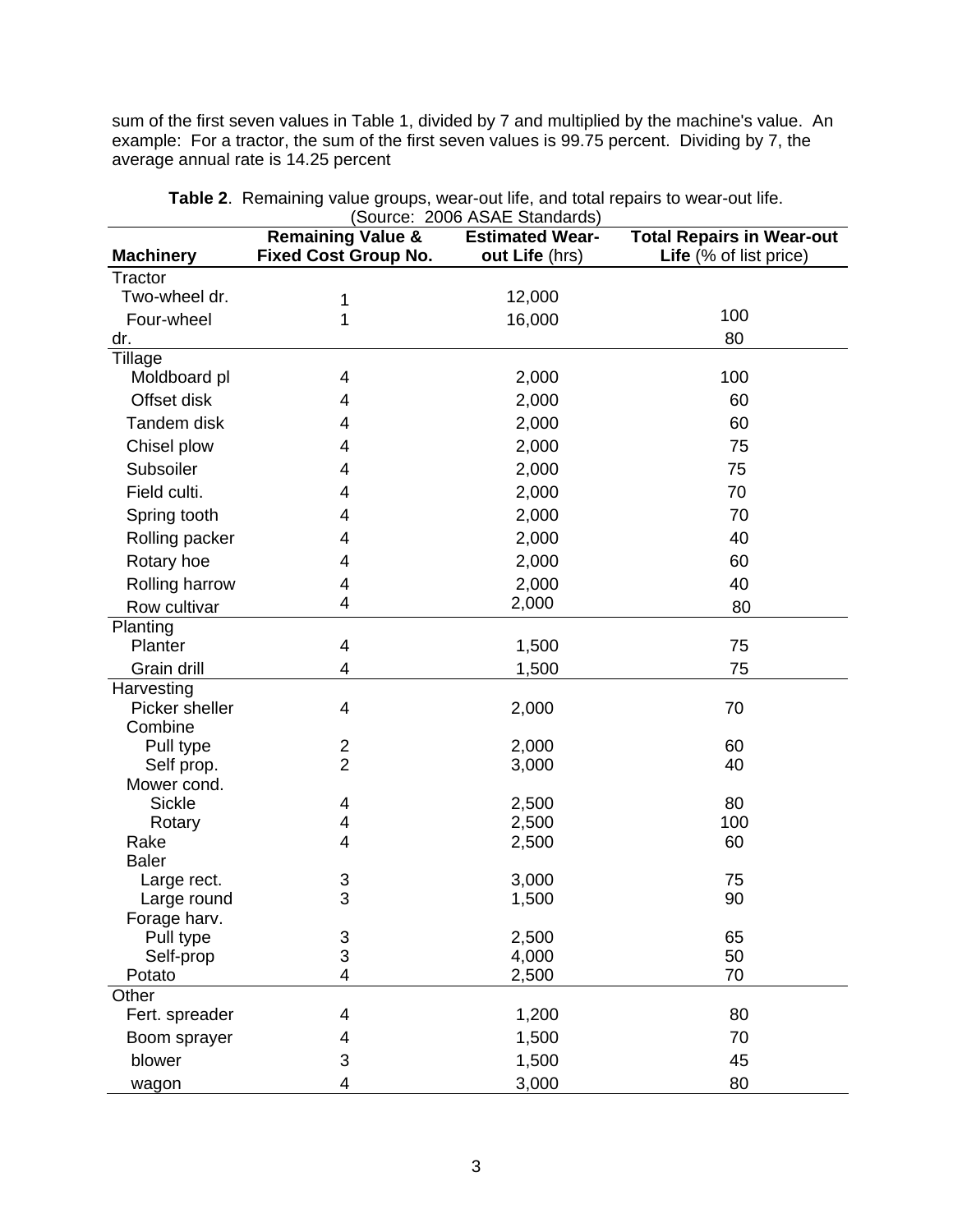Table 1 can also be used to estimate the fixed costs of used machinery. The average fixed costs for the period of ownership can be estimated by using the average percent for the period. For example, if you buy the \$30,000 tractor used at 5 years of age and plan to own it for 7 years, then the average annual fixed cost is based on the average for years 6 through 12 from Table 1. In this case, the annual fixed percent is 6.23 percent, and the costs are \$1,869 (\$30,000 times 0.0623).

Table 3 was developed from Table 1 to provide the cumulative average annual fixed costs, in percent. For the \$30,000 tractor, the average fixed cost would be \$4,275 per year (\$30,000 times 0.1425 from Table 3) for the first 7 years of ownership. You would use this value in the machine's cost calculations.

Since you will use most tractors for several different operations, you must know the fixed costs per hour in order to distribute these costs among all operations. To do this, divide the tractor's fixed costs by the estimated hours the tractor is used for all purposes during the year. Multiply the result by the number of hours the machine requires the tractor each year.

|                | <b>Equipment Categories</b> |                                                             |                                                        |                                            |  |  |
|----------------|-----------------------------|-------------------------------------------------------------|--------------------------------------------------------|--------------------------------------------|--|--|
| Age<br>(yrs)   | <b>Tractors</b>             | $\overline{2}$<br><b>Combines</b><br><b>S.P. Windrowers</b> | 3<br><b>Forage Harvester</b><br><b>Balers, Blowers</b> | 4<br><b>Other Field</b><br><b>Machines</b> |  |  |
| 1              | 45.57                       | 51.19                                                       | 57.92                                                  | 54.61                                      |  |  |
| $\overline{2}$ | 28.29                       | 31.52                                                       | 34.14                                                  | 32.88                                      |  |  |
| 3              | 22.24                       | 24.51                                                       | 25.82                                                  | 25.21                                      |  |  |
| 4              | 19.01                       | 20.70                                                       | 21.40                                                  | 21.08                                      |  |  |
| 5              | 16.92                       | 18.21                                                       | 18.56                                                  | 18.41                                      |  |  |
| $\,6$          | 15.41                       | 16.38                                                       | 16.52                                                  | 16.47                                      |  |  |
| $\overline{7}$ | 14.25                       | 14.96                                                       | 14.97                                                  | 14.98                                      |  |  |
| 8              | 13.30                       | 13.80                                                       | 13.72                                                  | 13.77                                      |  |  |
| 9              | 12.51                       | 12.83                                                       | 12.68                                                  | 12.76                                      |  |  |
| 10             | 11.82                       | 11.99                                                       | 11.81                                                  | 11.90                                      |  |  |
| 11             | 11.22                       | 11.26                                                       | 11.05                                                  | 11.16                                      |  |  |
| 12             | 10.68                       | 10.61                                                       | 10.38                                                  | 10.50                                      |  |  |
| 13             | 10.20                       | 10.04                                                       | 9.79                                                   | 9.91                                       |  |  |
| 14             | 9.76                        | 9.51                                                        | 9.26                                                   | 9.38                                       |  |  |
| 15             | 9.36                        | 9.04                                                        | 8.79                                                   | 8.91                                       |  |  |

#### **Table 3**. Cumulative average annual fixed costs in percent of list price by machine category and age.

# **Variable cost**s

### Repair costs

Repair costs depend on hours of annual use and are difficult to predict because operators differ greatly in the levels of repair and maintenance they do. Table 4 estimates repair costs based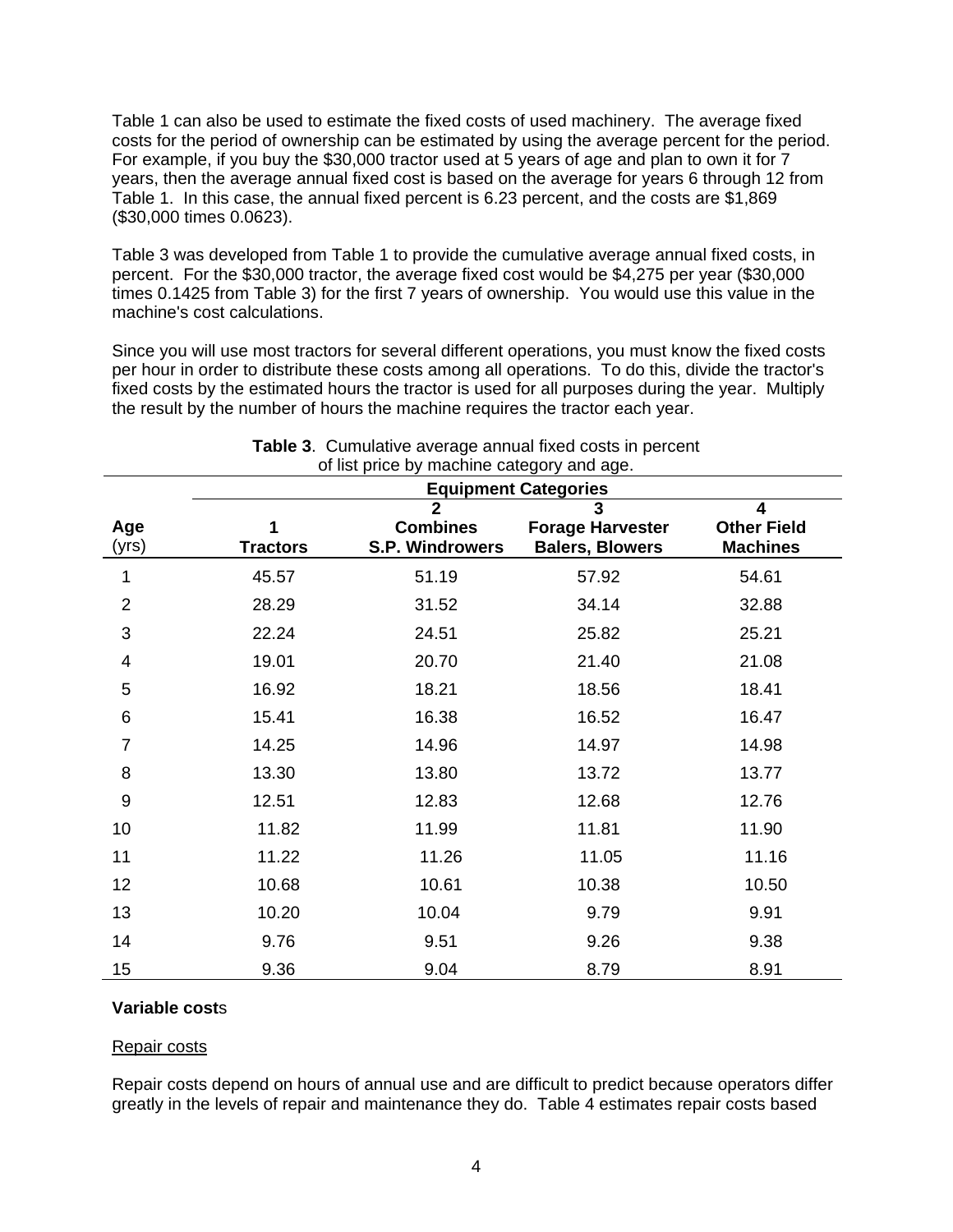on annual use and length of ownership. The values in the table are the percent of the machine's list price to be used to determine the repair for the life of the machine.

For example, consider a \$7,500 moldboard plow that is used 100 hours per year. From Table 4, the average repair cost for a 7-year life and an annual use of 100 acres is 15.3 percent of the purchase price. For this plow, the life time repair costs are \$1148 (0.153 times \$7,500). The annual costs are \$1148 divided by seven years, \$164. Repair costs beyond the wear-out life are not included in Table 4.

Wear-out life, based on the number of hours of operation listed in Table 2, estimates the useful life of a machine that has had average care and maintenance. Beyond this life, repair and maintenance costs become excessive.

| <b>Machine</b>          | <b>Annual Hours</b> | 7-year Life | 10-year Life | 15-year Life |
|-------------------------|---------------------|-------------|--------------|--------------|
| Tractor, 2-wheel        | 200                 | 1.4         | 2.8          | 6.3          |
| <b>Drive</b>            | 400                 | 5.4         | 11.1         | 25.2         |
|                         | 600                 | 12.3        | 25.2         | 56.7         |
|                         | 800                 | 22.0        | 44.4         | 100.8        |
| Tractor, 4-wheel        | 200                 | 0.6         | 1.2          | 2.7          |
| <b>Drive</b>            | 400                 | 2.4         | 4.8          | 10.8         |
|                         | 600                 | 5.3         | 10.8         | 24.3         |
|                         | 800                 | 9.4         | 19.2         | 43.2         |
| Moldboard Plow          | 50                  | 4.4         | 8.3          | 17.3         |
|                         | 100                 | 15.3        | 29.0         | 60.2         |
|                         | 150                 | 31.7        | 60.2         | $\star$      |
|                         | 200                 | 53.1        | 101.0        | $\star$      |
| <b>Chisel Plow and</b>  | 50                  | 6.4         | 10.6         | 18.7         |
| Subsoiler               | 100                 | 17.0        | 28.0         | 49.4         |
|                         | 150                 | 30.0        | 49.4         | $\star$      |
|                         | 200                 | 44.8        | 73.9         | $\star$      |
| <b>Disk</b>             | 50                  | 3.0         | 5.5          | 11.0         |
|                         | 100                 | 9.8         | 18.0         | 35.9         |
|                         | 150                 | 19.6        | 35.9         | $\star$      |
|                         | 200                 | 31.9        | 58.5         | $\star$      |
| <b>Field Cultivator</b> | 50                  | 6.3         | 10.2         | 18.0         |
| and Spring-tooth        | 100                 | 16.4        | 27.0         | 27.1         |
| Harrow                  | 150                 | 28.9        | 47.6         | $\star$      |
|                         | 200                 | 43.2        | 71.3         | $\star$      |
| <b>Roller Packer</b>    | 50                  | 4.1         | 6.5          | 11.0         |
| and Harrow              | 100                 | 10.1        | 16.0         | 27.1         |
|                         | 150                 | 17.0        | 27.1         | $\star$      |
|                         | 200                 | 24.8        | 39.4         | $\star$      |

**Table 4**. Average accumulated costs as a percent of list price for the life of the machine. (Source: 2006 ASAE Standards)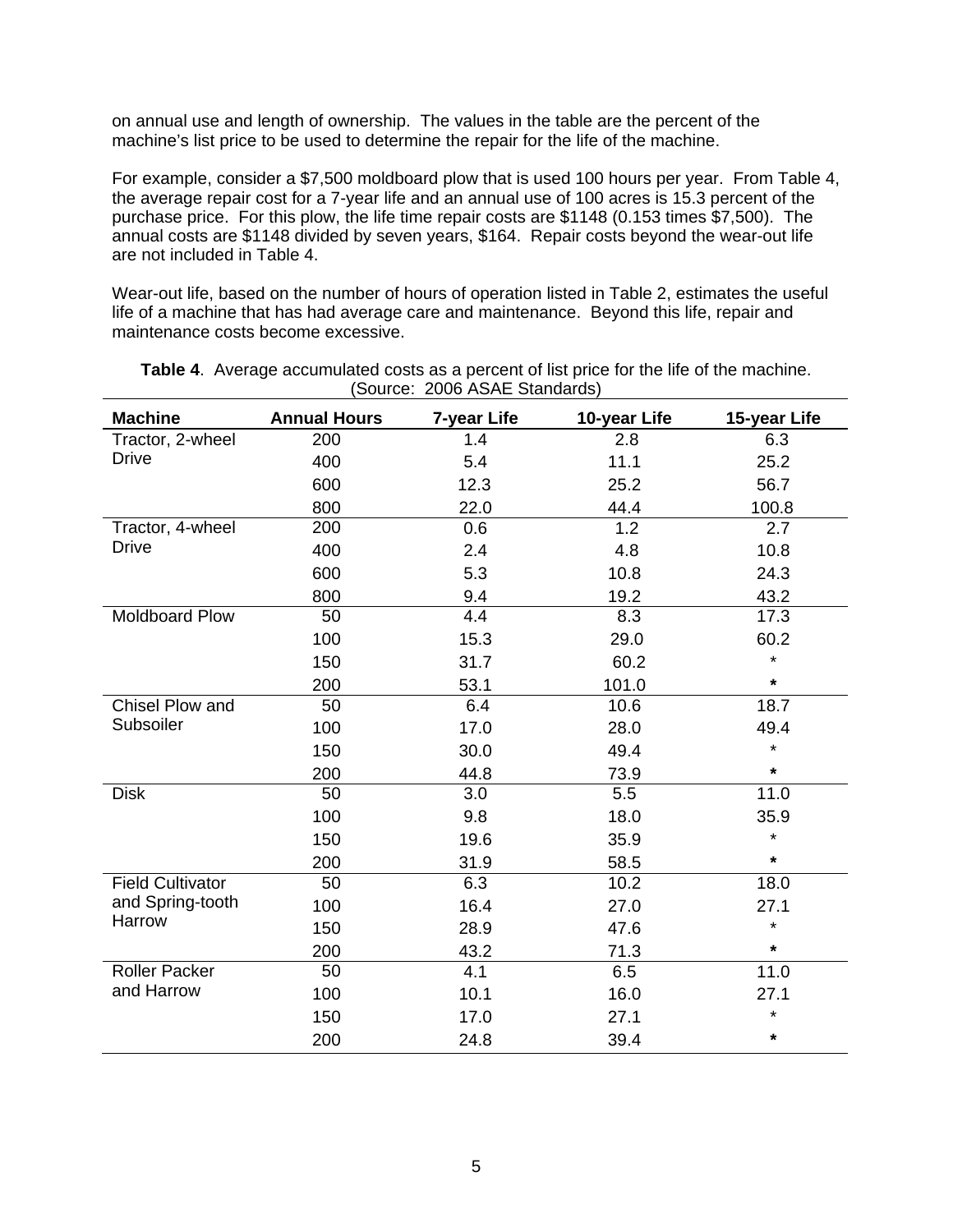| <b>Machine</b>        | <b>Annual Hours</b> | 7-year Life      | 10-year Life | 15-year Life |
|-----------------------|---------------------|------------------|--------------|--------------|
| <b>Row Cultivator</b> | 50                  | 1.7              | 3.7          | 9.0          |
|                       | 100                 | 7.8              | 17.0         | 41.5         |
|                       | 150                 | 18.9             | 41.5         | $\star$      |
|                       | 200                 | 35.6             | 78.1         | $\star$      |
| <b>Rotary Hoe</b>     | 50                  | 5.3              | 8.7          | 15.5         |
|                       | 100                 | 14.0             | 23.0         | 40.6         |
|                       | 150                 | 24.6             | 40.6         | $\star$      |
|                       | 200                 | 36.8             | 60.7         | $\star$      |
| Planting              | 50                  | 3.5              | 7.5          | 17.5         |
| Equipment             | 100                 | 15.1             | 32.0         | 74.9         |
|                       | 150                 | 35.5             | 74.9         | $\star$      |
|                       | 200                 | 64.9             | *            | $\star$      |
| Corn Picker and       | 50                  | 1.3              | 2.8          | 7.2          |
| Sheller               | 100                 | 6.2              | 14.0         | 36.6         |
|                       | 150                 | 15.1             | 35.6         | $\star$      |
|                       | 200                 | 30.4             | 68.9         | $\star$      |
| Combine, Pull-        | 50                  | 1.1              | 2.4          | 6.2          |
| type                  | 100                 | 5.3              | 12.0         | 30.5         |
|                       | 150                 | 13.4             | 30.5         | $\star$      |
|                       | 200                 | 26.0             | 59.1         | $\star$      |
| Combine, Self-        | 50                  | 0.4              | 0.9          | 2.2          |
| propelled             | 100                 | 1.9              | 4.0          | 9.4          |
|                       | 150                 | 4.4              | 9.4          | 22.0         |
|                       | 200                 | 8.1              | 17.1         | 40.2         |
| Mower-cond.           | 50                  | 3.4              | 5.9          | 11.4         |
| sickle                | 100                 | 10.2             | 18.0         | 34.4         |
|                       | 150                 | 19.5             | 34.4         | 65.9         |
|                       | 200                 | 30.8             | 54.6         | $\star$      |
| Mower cond.           | 50                  | 2.0              | 4.0          | 9.0          |
| rotary                | 100                 | 7.8              | 16.0         | 36.0         |
|                       | 150                 | 17.6             | 36.0         | 81.0         |
|                       | 200                 | 31.4             | 64.0         | $\star$      |
| Pull-type Forage      | 50                  | $\overline{2.8}$ | 4.9          | 9.5          |
| Harvester             | 100                 | 8.5              | 15.0         | 28.7         |
|                       | 150                 | 16.7             | 28.7         | 54.9         |
|                       | 200                 | 25.7             | 45.5         | $\star$      |
| Forage                | 50                  | 0.4              | 0.8          | 1.7          |
| Harvester, Self-      | 100                 | 1.5              | 3.0          | 6.8          |
| propelled             | 150                 | 3.3              | 6.8          | 15.2         |
|                       | 200                 | 5.9              | 12.0         | 27.0         |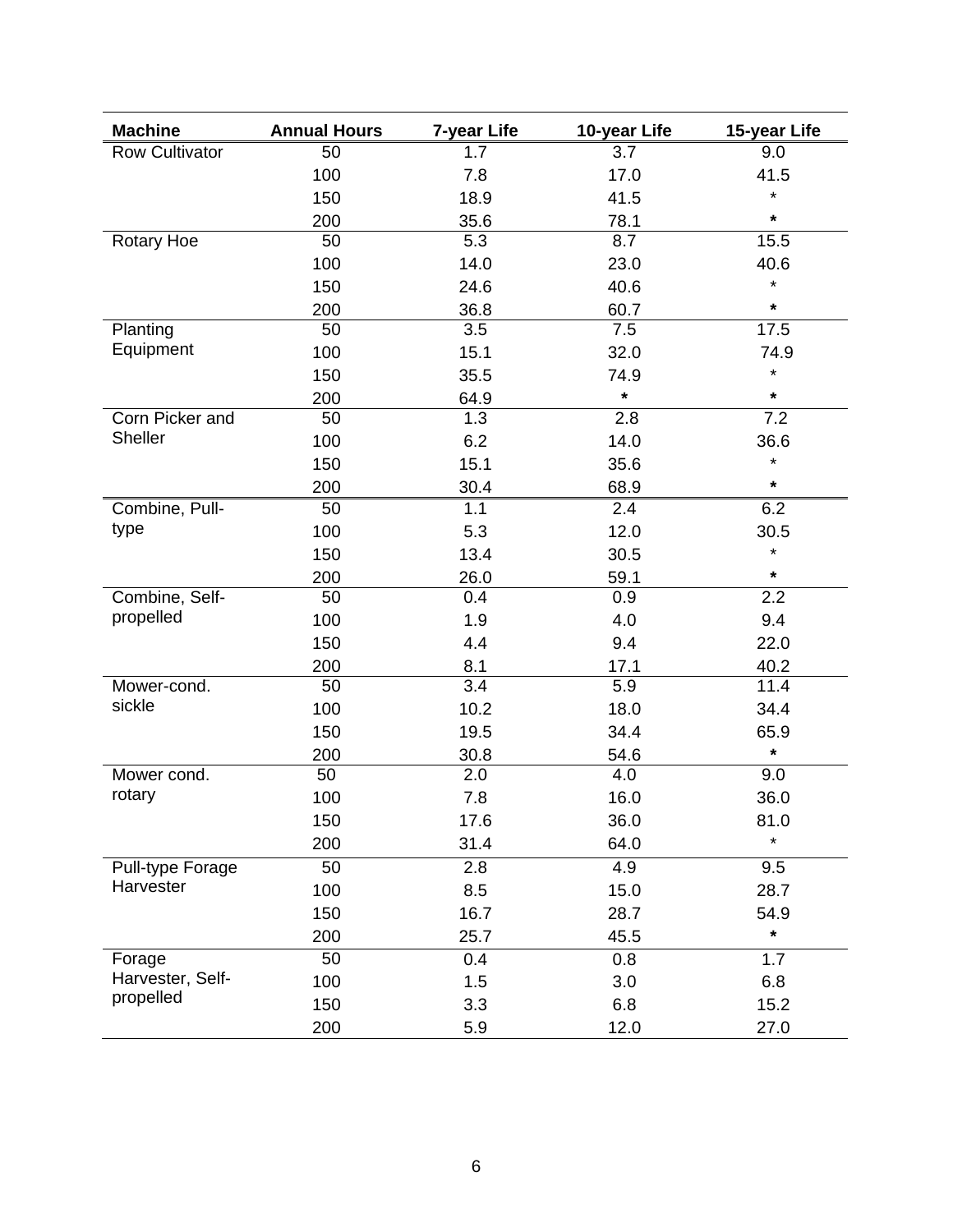| <b>Machine</b>      | <b>Annual Hours</b> | 7-year Life | 10-year Life | 15-year Life |
|---------------------|---------------------|-------------|--------------|--------------|
| Baler, Large        | 50                  | 1.5         | 2.9          | 6.0          |
| Square              | 100                 | 5.3         | 10.0         | 20.7         |
|                     | 150                 | 10.9        | 20.7         | 43.0         |
|                     | 200                 | 18.3        | 34.8         | 72.2         |
| Baler, Round        | 50                  | 6.5         | 12.3         | 25.6         |
|                     | 100                 | 22.6        | 43.0         | 89.2         |
|                     | 150                 | 46.9        | 89.2         | $\star$      |
|                     | 200                 | 78.8        | $\star$      | $\star$      |
| Potato Harvester    | 50                  | 4.4         | 7.2          | 12.7         |
|                     | 100                 | 11.5        | 19.0         | 33.5         |
|                     | 150                 | 20.3        | 33.5         | 59.1         |
|                     | 200                 | 30.4        | 50.1         | $\star$      |
| Fertilizer          | 50                  | 16.1        | 25.6         | 43.3         |
| Spreader            | 100                 | 39.6        | 63.0         | $\star$      |
|                     | 150                 | 67.1        | $\star$      | $\star$      |
| <b>Boom Sprayer</b> | 50                  | 10.5        | 16.7         | 28.2         |
|                     | 100                 | 25.8        | 41.0         | 69.5         |
|                     | 150                 | 43.6        | 69.5         | $\star$      |
| Blower, Forage      | 50                  | 3.3         | 6.3          | 13.1         |
|                     | 100                 | 11.6        | 22.0         | 45.6         |
|                     | 150                 | 24.0        | 45.6         | $\star$      |
|                     | 200                 | 40.3        | $\star$      | $\star$      |
| Forage Wagon        | 50                  | 3.0         | 5.3          | 10.1         |
|                     | 100                 | 9.0         | 16.0         | 30.6         |
|                     | 150                 | 17.3        | 30.6         | 58.6         |
|                     | 200                 | 27.4        | 48.5         | 92.7         |

**\*** Exceeds estimated machine life.

In order to determine repair costs, you must estimate annual hours of use. Divide the total acres for the operation by the effective field capacity of the machine in acres per hour. To estimate field capacity, multiply forward speed in miles per hour by the machine width in feet and by the field efficiency. Then divide by 8.25. Typical forward speeds and field efficiencies are listed in Table 5.

For tractors, the repair cost per hour must be calculated for the entire year and then divided by the total annual use in hours. Then find the tractor repair costs charged to a given machine by multiplying the tractor repair costs per hour by the total time the tractor is used with that machine.

# Fuel costs

Fuel costs depend on the hours of operation and the size of the tractor or power unit. To determine hourly fuel consumption, multiply the tractor power-take-off horsepower by a constant that provides a value in gallons per hour. That value is 0.06 for gasoline engines and 0.044 for diesel engines.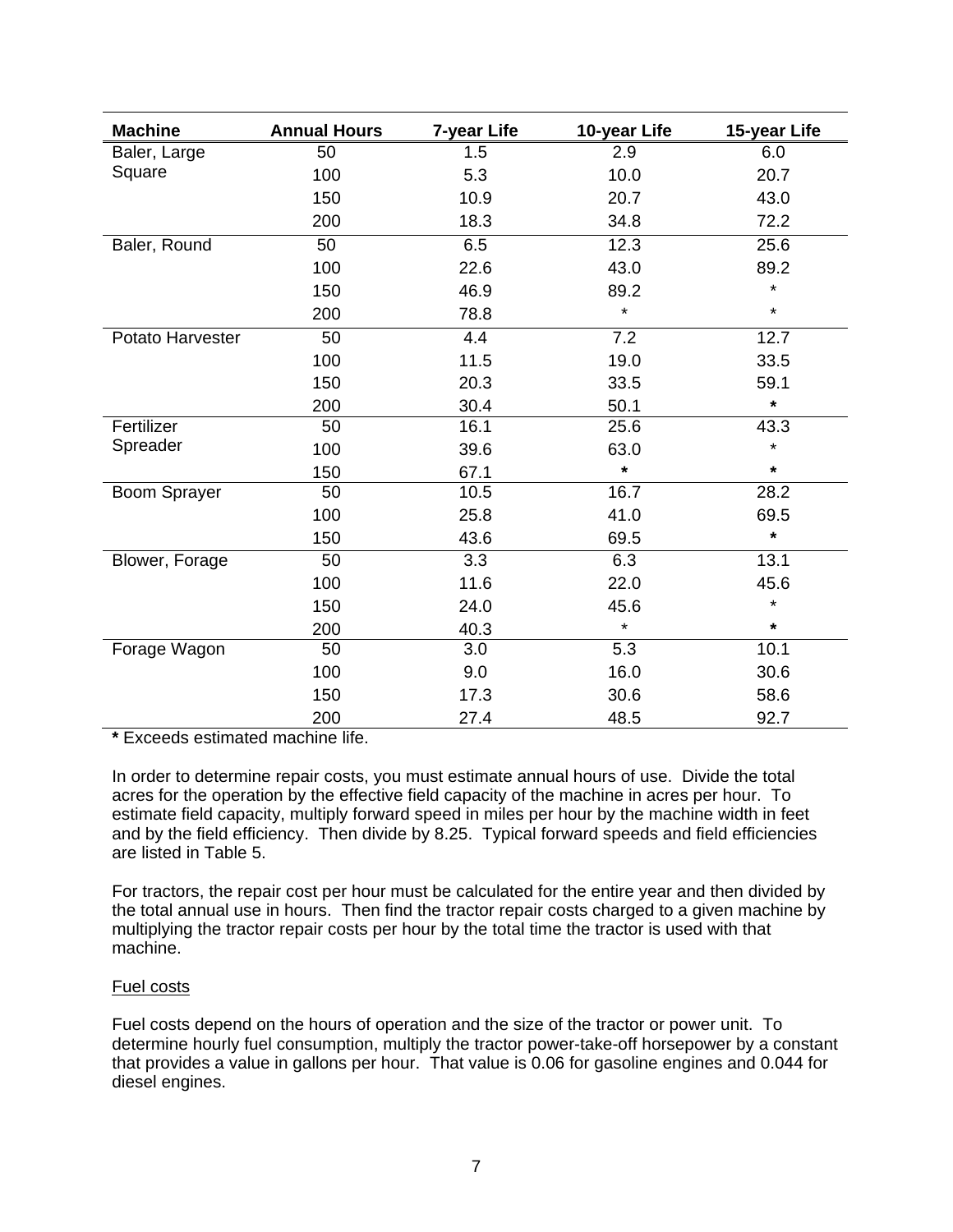For example, a tractor or self-propelled machine with a 120 horsepower diesel engine will use an estimated 5.28 gallons of fuel per hour (120 times 0.044). By knowing the price of fuel and the number of annual hours of operation, you can estimate the annual fuel cost

|                                   | $\frac{1}{2}$           | <b>Suggested</b>   | <b>Timeliness</b> |
|-----------------------------------|-------------------------|--------------------|-------------------|
| <b>Machine</b>                    | <b>Field Efficiency</b> | <b>Speed</b> (mph) | <b>Factor</b>     |
| <b>Moldboard Plow</b>             | $0.7 - 0.9$             | $3-6$              | $0.000 - 0.010*$  |
| <b>Chisel Plow</b>                | $0.7 - 0.9$             | $4 - 6.5$          | 0.000-0.010       |
| <b>Disks</b>                      | $0.7 - 0.9$             | $3.5 - 6.5$        | 0.000-0.010       |
| <b>Field Cultivator</b>           | $0.7 - 0.9$             | $5-8$              | $0.000 - 0.100$   |
| <b>Roller Packer</b>              | $0.7 - 0.9$             | $4.5 - 7.5$        | 0.000-0.010       |
| <b>Row Cultivator</b>             | $0.7 - 0.9$             | $3 - 7$            | 0.011             |
| Planter                           | $0.5 - 0.75$            | $4 - 7$            | 0.005             |
| <b>Grain Drill</b>                | $0.55 - 0.8$            | $4 - 7$            | 0.005             |
| <b>Picker Sheller</b>             | $0.6 - 0.75$            | $2 - 4$            | 0.003             |
| Combine                           | $0.6 - 0.75$            | $2 - 5$            | 0.003             |
| Mower-conditioner, Pull           | $0.75 - 0.85$           | $3-6$              | 0.010             |
| Mower-conditioner, Rotary, Pull   | $0.75 - 0.90$           | $5 - 12$           | 0.010             |
| Mower-conditioner, Self-propelled | $0.7 - 0.85$            | $3 - 8$            | 0.010             |
| <b>Baler</b>                      | $0.6 - 0.9$             | $2.5 - 8$          | 0.028             |
| Forage Harvester, Pull-type       | $0.6 - 0.85$            | $1.5 - 5$          | 0.028             |
| Forage Harvester, Self-propelled  | $0.6 - 0.85$            | $1.5 - 6$          | 0.028             |
| <b>Boom Sprayer</b>               | $0.5 - 0.8$             | $3 - 7$            | 0.011             |

**Table 5**. List of field efficiency, suggested forward speed and timeliness constants. (Source: 2005 ASAE Standards)

**\*** Tillage timeliness factor is dependent on its effect on planting.

### Lubricant costs

To estimate lubricant costs, multiply the fuel costs by 0.15.

### Labor costs

To estimate the annual labor cost to run a machine, multiply the hourly wage by the total hours required for the operation. The hourly labor cost may be the hourly wages of hired help or an estimate of the operator's time based on the skill required to operate the machine and perform other tasks, such as management.

### Timeliness costs

Every field operation is best done at a certain time. If the operation is not done at that time, the quantity and/or quality of the crop will be reduced. For example, yield may decrease 1 percent per day if the operation is not done on the optimum date. This is called *timeliness*, which can be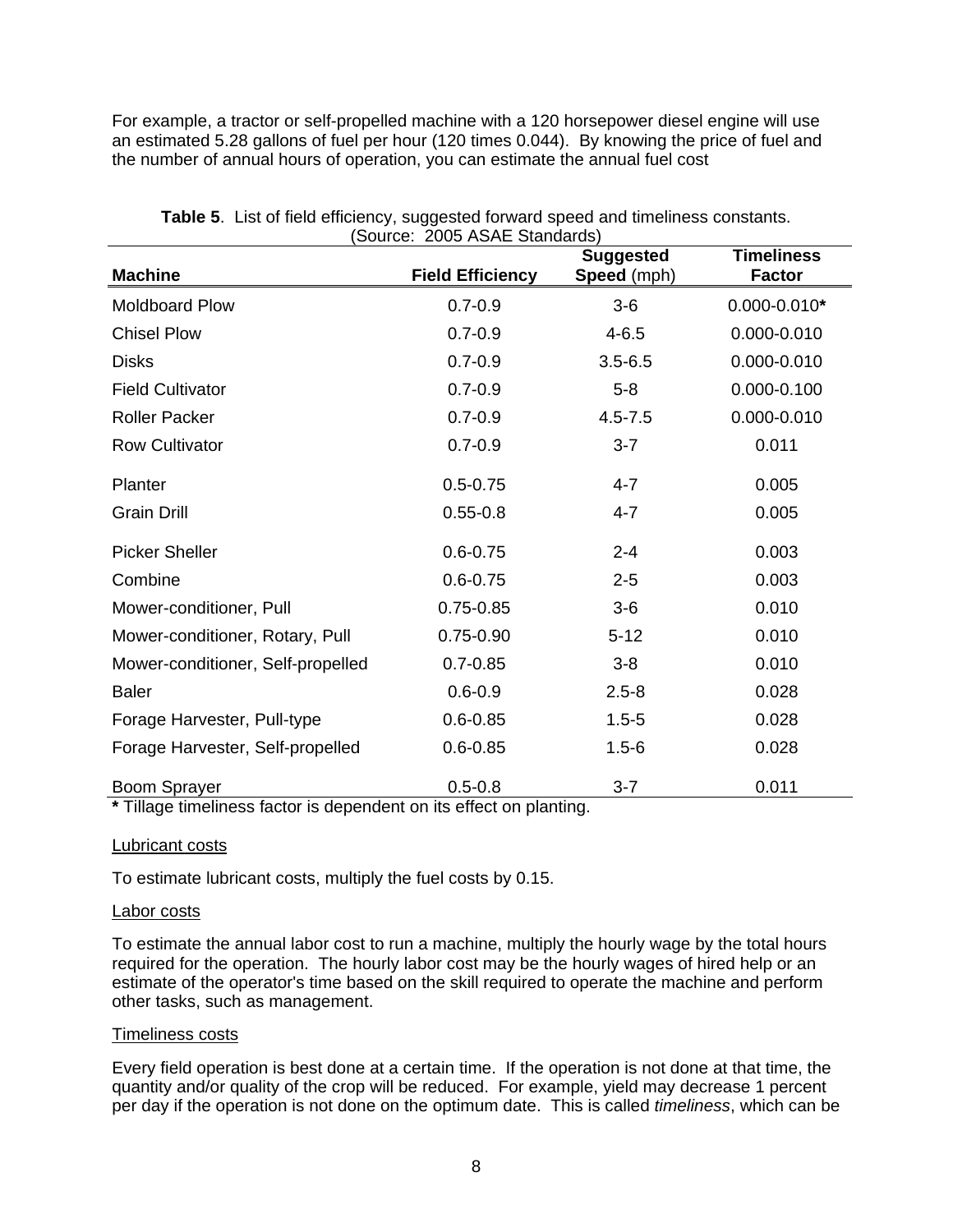calculated as a cost resulting from a decrease in income. The size of the cost depends on factors such as crop value, crop yield, machine operation, weather, and hours available for work per day.

Timeliness costs become very important when you compare machines of different capacities, such as a twelve foot mower conditioner versus a sixteen foot mower conditioner. To estimate these costs, use Table 5 to determine a timeliness factor.

Timeliness cost is calculated using factors and crop information. The formula is:

*timeliness cost* (\$/hr) = 
$$
\frac{T_c \times \text{ acres} \times \text{ crop value} \times \text{ yield}}{T_x \times \text{ hours} \times \text{ passes}}
$$

where:  $T_c$  = timeliness coefficient from Table 5.

- $T_x$  = 4 if operations can be balanced evenly around the optimal time. Example: cutting or harvesting forages.
	- = 2 if the operation should either start or end at the optimal time.
- Hours  $=$  the average hours per day this machine can normally be used.

Crop Value  $=$  dollar value of crop in \$/bu, \$/T.

- Yield  $=$  crop yield in bu/A, T/A.
- Passes = the number of trips over the field or the number of cuttings.

The following worksheets allow you to analyze machine costs using the principles and tables discussed earlier. Worksheet 1 is designed for tractors. This allows you to determine hourly fixed costs and repair costs, which you can then apportion to the various machines used with this tractor.

Worksheet 2 is designed for machines other than tractors. To estimate costs for machines requiring a tractor, you must first calculate hourly fixed costs and repair costs for the tractor. If only tractor costs are evaluated, use Worksheet 2 but disregard items 3, 4d and 7. A completed example of worksheet 2 is also included.

This entire process has been programmed onto spreadsheet software, which allows you to make numerous calculations evaluating a variety of options. The program allows you to select an interest rate that matches your situation.

You will need Excel spreadsheet software to run the program. If you desire the spreadsheet contact Ron Schuler at [rschuler@wisc.edu](mailto:rschuler@wisc.edu) or for to UW-Extension, Cooperative Extension, Team Grain web site. The name of the file is MACHCOST06.

References:

ASABE. 2006. Agricultural Machinery Management. ASABE EP496.2, ASABE, St. Joseph, MI

ASABE. 2006. Agricultural Machinery Management Data. ASABE D497.4, ASABE, St. Joseph, MI

Lazarus, W. and R. Selley. Farm Machinery Cost Estimates for Late 2005. University of Minnesota Extension Service. 11 pp.

Schuler, R.T. and G. G. Frank. 1991. Estimating Agricultural Machinery Costs. UW-Extension, A3510.12 pp.

Wisconsin's 2004 Custom Rate Guide. 2004. Wisconsin Agricultural Statistics Service. 11pp.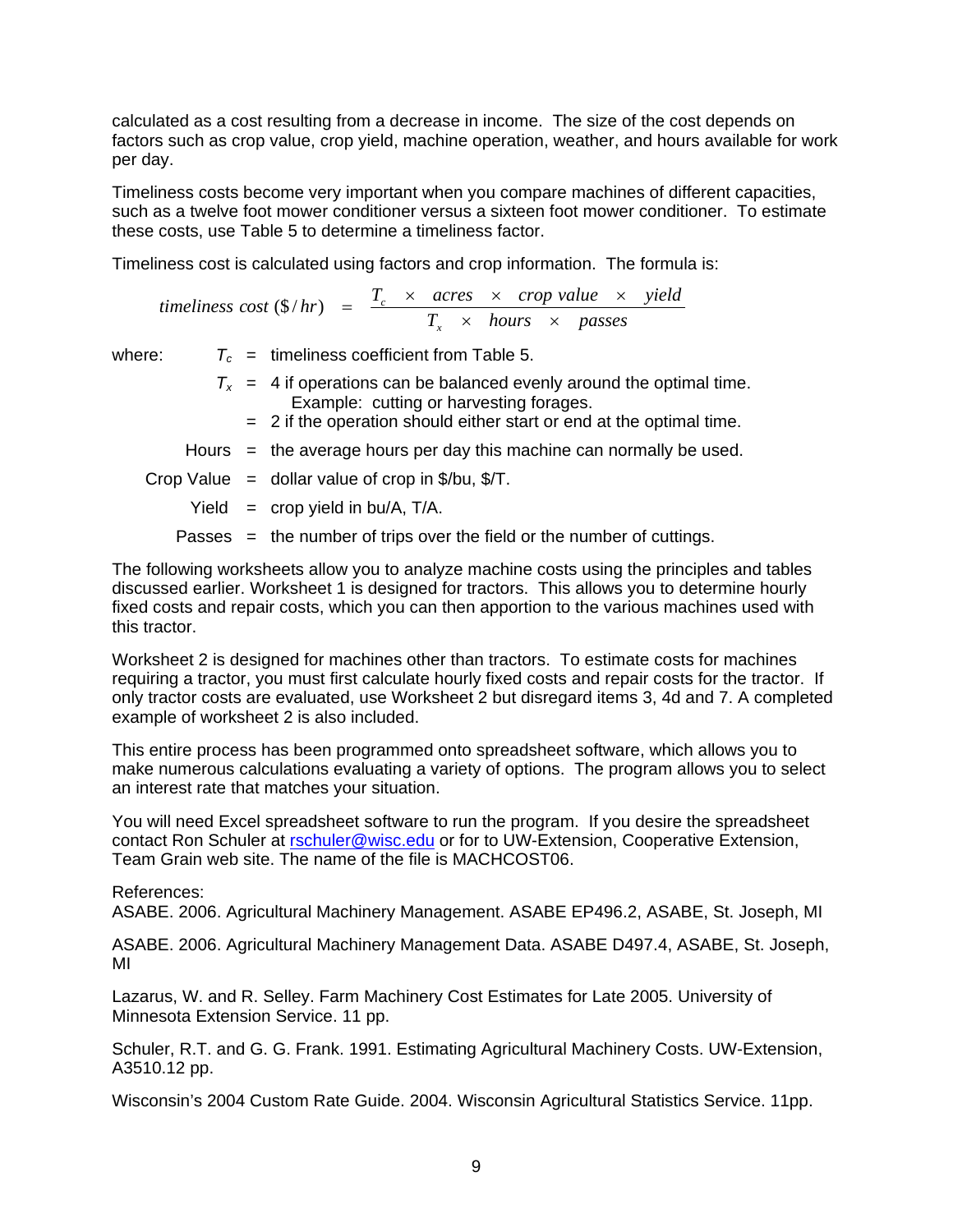For tractors only. 1. Information needed: a. Tractor model b. List price - \_\_\_\_\_\_\_\_\_\_\_\_\_\_\_ c. Tractor age - \_\_\_\_\_\_\_\_\_\_\_\_\_\_\_ d. Tractor size, pto hp - \_\_\_\_\_\_\_\_\_\_\_\_\_\_\_ e. Expected years of ownership - \_\_\_\_\_\_\_\_\_\_\_\_\_\_\_ f. Estimate hours of annual use -2. Annual fixed cost: List price times fixed factor (Table 3) divided by 100 \_\_\_\_\_\_\_\_\_\_\_\_ × \_\_\_\_\_\_\_\_\_\_\_\_ ÷ 100 \$ \_\_\_\_\_\_\_\_\_\_\_\_ 3. Repair cost: Cost value from Table 4 times list price = repair cost for life of machine  $\longrightarrow$   $\times$   $\longrightarrow$   $\longrightarrow$   $\qquad =$  \$  $\longrightarrow$  Repair cost for life of the machine divided by expected years of life = annual repair cost \_\_\_\_\_\_\_\_\_\_\_\_ / \_\_\_\_\_\_\_\_\_\_\_\_ \$ \_\_\_\_\_\_\_\_\_\_\_\_ 4. Total fixed and repair annual costs (sum of 2 and 3)  $\frac{1}{2}$ 5. Hourly tractor fixed and repair costs (divide 4 by 1f)  $\qquad$ (This cost is used when determining costs of other machines.)

**WORKSHEET 1**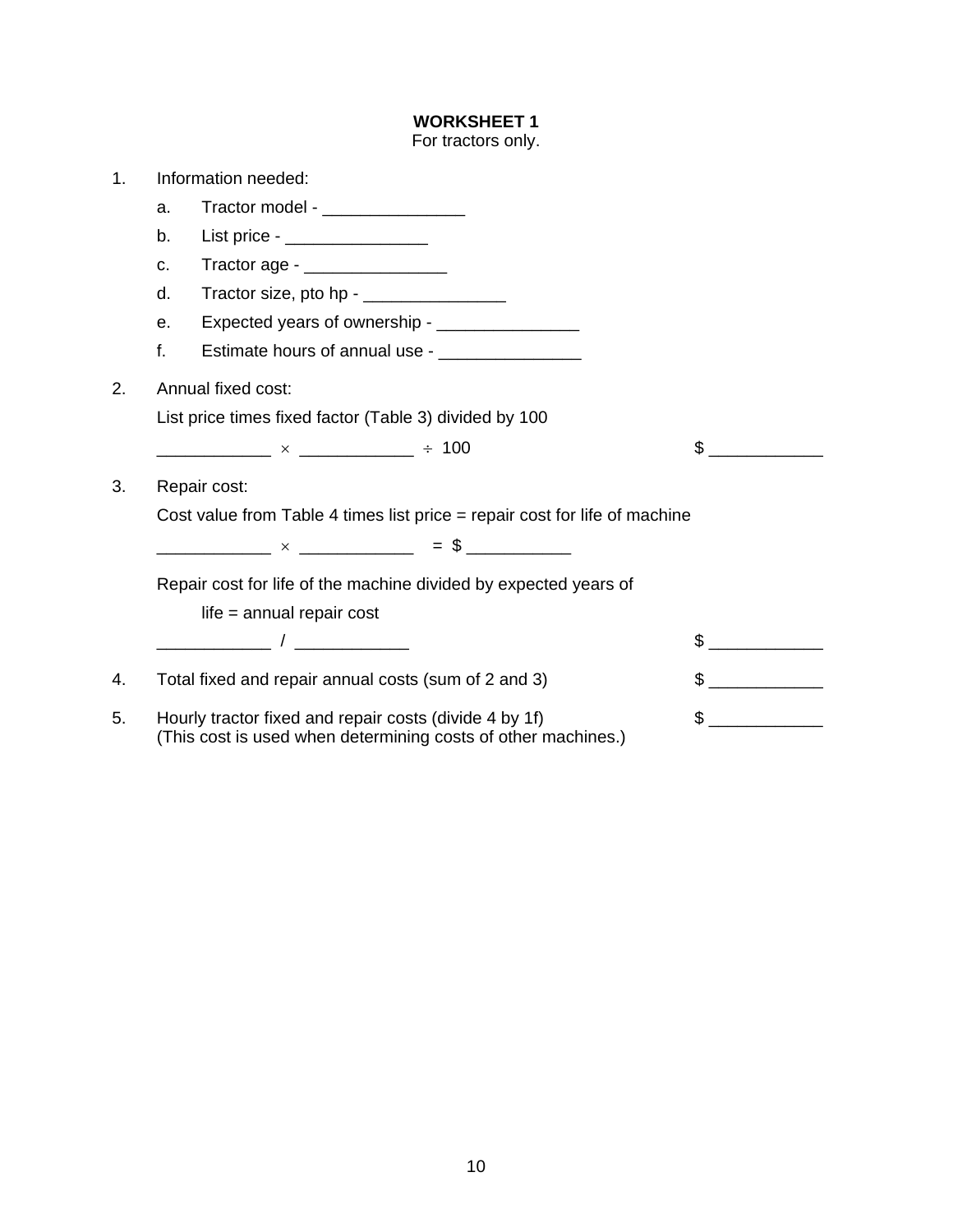|          | NUNNJNEEI Z                                                                                                                                                                                                                                                                                                                                                                                                                                                                       |              |                               |               |
|----------|-----------------------------------------------------------------------------------------------------------------------------------------------------------------------------------------------------------------------------------------------------------------------------------------------------------------------------------------------------------------------------------------------------------------------------------------------------------------------------------|--------------|-------------------------------|---------------|
| 1.       | For machines other than tractors.<br>Information needed:                                                                                                                                                                                                                                                                                                                                                                                                                          |              |                               |               |
| a.       | Type of machine - ____________                                                                                                                                                                                                                                                                                                                                                                                                                                                    |              | b. List price - $\frac{1}{2}$ |               |
| c.       | Machine age - ______________                                                                                                                                                                                                                                                                                                                                                                                                                                                      | d.           | Machine size - ______________ |               |
| е.       | Tractor size, pto hp - $\frac{1}{2}$                                                                                                                                                                                                                                                                                                                                                                                                                                              | $f_{\rm{r}}$ | Acres - ______________        |               |
| g.       | Expected years of ownership - _____________                                                                                                                                                                                                                                                                                                                                                                                                                                       |              |                               |               |
| h.       | Tractor hourly fixed and repair costs (Worksheet 1) - ____________                                                                                                                                                                                                                                                                                                                                                                                                                |              |                               |               |
| 2.       | Annual fixed cost: List price times fixed factor (Table 3) divided by 100                                                                                                                                                                                                                                                                                                                                                                                                         |              |                               |               |
|          | $\frac{1}{2}$ $\times$ $\frac{1}{2}$ $\frac{1}{2}$ $\frac{1}{2}$ $\frac{1}{2}$ $\frac{1}{2}$ $\frac{1}{2}$ $\frac{1}{2}$ $\frac{1}{2}$ $\frac{1}{2}$ $\frac{1}{2}$ $\frac{1}{2}$ $\frac{1}{2}$ $\frac{1}{2}$ $\frac{1}{2}$ $\frac{1}{2}$ $\frac{1}{2}$ $\frac{1}{2}$ $\frac{1}{2}$ $\frac{1}{2}$ $\frac{1}{2}$ $\frac{1}{$                                                                                                                                                        |              |                               | $\sim$        |
| 3.       | Estimated use (for tractors, estimate annual hours):<br>a. Effective field capacity, acres per hour (Table 5).<br>Forward speed times width times field efficiency divided by 8.25.                                                                                                                                                                                                                                                                                               |              |                               |               |
|          | $\frac{1}{2}$ × $\frac{1}{2}$ × $\frac{1}{2}$ × $\frac{1}{2}$ ÷ 8.25 = $\frac{1}{2}$ ac/hr                                                                                                                                                                                                                                                                                                                                                                                        |              |                               |               |
| b.       | Estimated annual time, hours<br>Acres times number of trips divided by effective field capacity.                                                                                                                                                                                                                                                                                                                                                                                  |              |                               |               |
|          | _________ × ________ ÷ ________ = _______ hrs                                                                                                                                                                                                                                                                                                                                                                                                                                     |              |                               |               |
| 4.       | Annual variable costs:                                                                                                                                                                                                                                                                                                                                                                                                                                                            |              |                               |               |
|          | Repair cost:<br>a.<br>Cost value from Table 4 times list price/100 = repair cost for life of machine                                                                                                                                                                                                                                                                                                                                                                              |              |                               |               |
|          |                                                                                                                                                                                                                                                                                                                                                                                                                                                                                   |              |                               |               |
|          |                                                                                                                                                                                                                                                                                                                                                                                                                                                                                   |              |                               |               |
|          | Repair cost for life of the machine divided by expected years of life = annual repair cost                                                                                                                                                                                                                                                                                                                                                                                        |              |                               |               |
|          |                                                                                                                                                                                                                                                                                                                                                                                                                                                                                   |              |                               | $\frac{1}{2}$ |
|          | b. Fuel cost: Fuel factor times pto hp (1e; diesel = $0.044$ , gasoline = $0.06$ )                                                                                                                                                                                                                                                                                                                                                                                                |              |                               |               |
|          | _________ × ________ = ________ gal/hr                                                                                                                                                                                                                                                                                                                                                                                                                                            |              |                               |               |
|          | Gal/hr times hours (3b) times fuel price: $\frac{1}{2}$ x $\frac{1}{2}$ x $\frac{1}{2}$                                                                                                                                                                                                                                                                                                                                                                                           |              |                               | $\frac{1}{2}$ |
| c.       | Lubricant cost: Fuel cost (4b) times 0.15: $\frac{1}{2}$ × 0.15                                                                                                                                                                                                                                                                                                                                                                                                                   |              |                               | $\sim$        |
| d.       | Tractor cost: Hours (3b) times hourly tractor costs (1h)                                                                                                                                                                                                                                                                                                                                                                                                                          |              |                               |               |
|          | $\times$ $\times$                                                                                                                                                                                                                                                                                                                                                                                                                                                                 |              |                               | \$            |
|          | Labor cost: Hourly wages times hours (3b) = $\frac{1}{2}$ x $\frac{1}{2}$<br>е.                                                                                                                                                                                                                                                                                                                                                                                                   |              |                               |               |
| 5.       | Total out-of-pocket cost (sum of 2, 4a, 4b, 4c, 4d and 4e):                                                                                                                                                                                                                                                                                                                                                                                                                       |              |                               |               |
| 6.<br>7. | Hourly out-of-pocket costs: Total costs (5) divided by hours (3b)<br>Timeliness cost:                                                                                                                                                                                                                                                                                                                                                                                             |              |                               | \$            |
| a.       | Information needed:                                                                                                                                                                                                                                                                                                                                                                                                                                                               |              |                               |               |
|          | $Crop$ yield - ______________                                                                                                                                                                                                                                                                                                                                                                                                                                                     |              | Crop value - _______________  |               |
|          | Timeliness factor -                                                                                                                                                                                                                                                                                                                                                                                                                                                               |              | Hours/day - $\frac{1}{2}$     |               |
| b.       | Timeliness cost determination                                                                                                                                                                                                                                                                                                                                                                                                                                                     |              |                               |               |
|          | Crop value $\times$ yield $\times$ timeliness factor $\times$ acre $\div$ (hours/day $\times$ 4)                                                                                                                                                                                                                                                                                                                                                                                  |              |                               |               |
|          | $\frac{1}{1} \times \frac{1}{1} \times \frac{1}{1} \times \frac{1}{1} \times \frac{1}{1} \times \frac{1}{1} \times \frac{1}{1} \times \frac{1}{1} \times \frac{1}{1} \times \frac{1}{1} \times \frac{1}{1} \times \frac{1}{1} \times \frac{1}{1} \times \frac{1}{1} \times \frac{1}{1} \times \frac{1}{1} \times \frac{1}{1} \times \frac{1}{1} \times \frac{1}{1} \times \frac{1}{1} \times \frac{1}{1} \times \frac{1}{1} \times \frac{1}{1} \times \frac{1}{1} \times \frac{1$ |              |                               | $\frac{1}{2}$ |
|          | Hourly cost times hours $(3b) =$ _________ $\times$ ________                                                                                                                                                                                                                                                                                                                                                                                                                      |              |                               |               |
| 8.       | Total costs (sum of 5 and 7b)                                                                                                                                                                                                                                                                                                                                                                                                                                                     |              |                               |               |

**WORKSHEET 2**